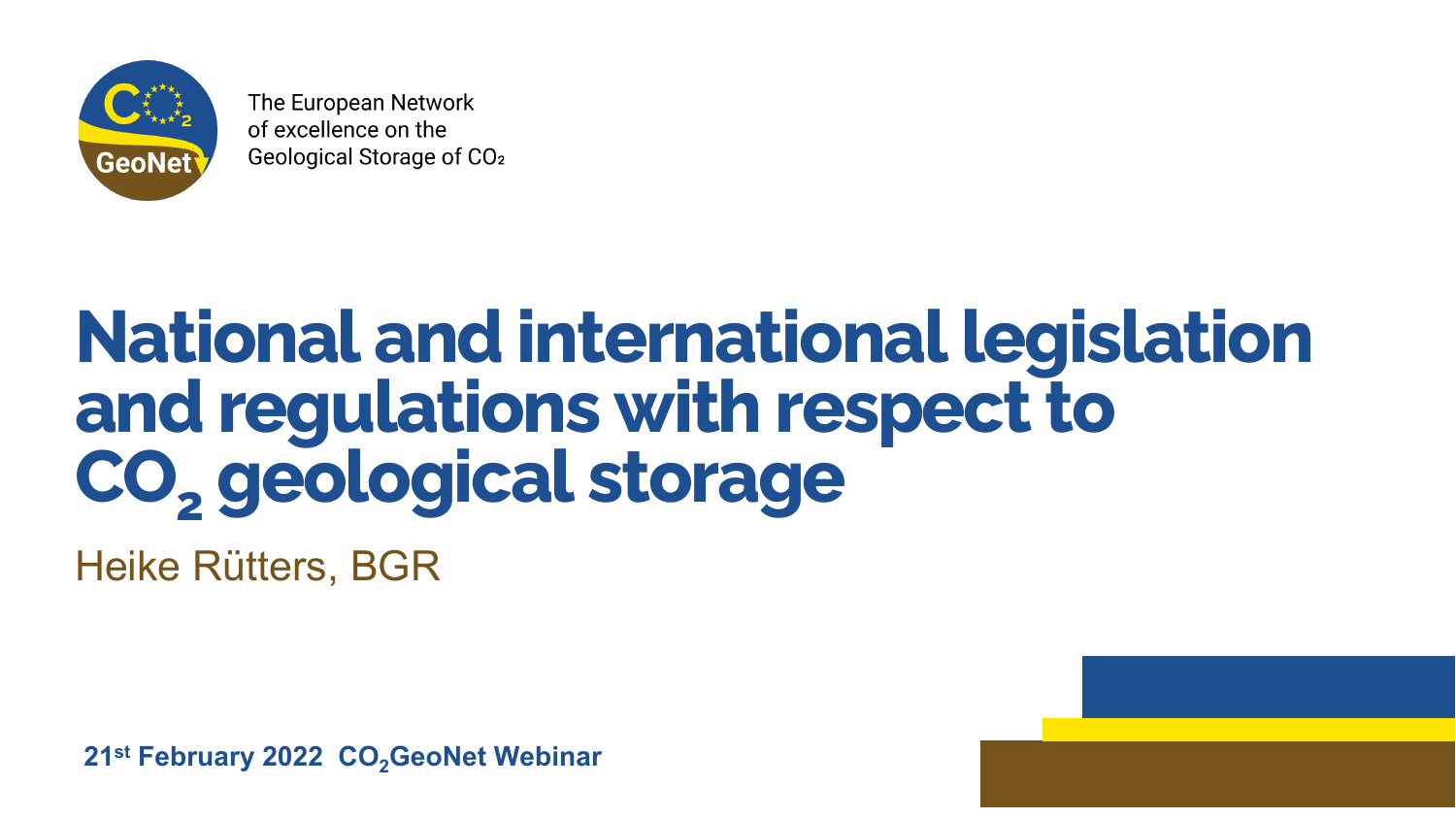**London Convention** (1972) & **London Protocol** (1996/2006):

 $\Rightarrow$  CO<sub>2</sub> not included in so-called "reverse list" (...-2006); CO<sub>2</sub> export prohibited  $\Rightarrow$  2009 Amendment to enable export of CO<sub>2</sub> for geological storage (acceptance by 2/3 of contracting parties required) – as yet only by Denmark, Estonia, Finland, The Netherlands, Norway, Sweden,

 $\Rightarrow$  a provisional application of this amendment was accepted at the

- 
- U.K. (and Iran)
- LC 41/LP 14 meeting (October 2019)
- $\Rightarrow$  agreement between countries concerned (must be LP parties): Amendment" to be deposited at IMO

 $\Sigma$  transboundary CO<sub>2</sub> transport for offshore storage now possible



"Unilateral Declaration of the Provisional Application of the 2009



### **International legislation**



2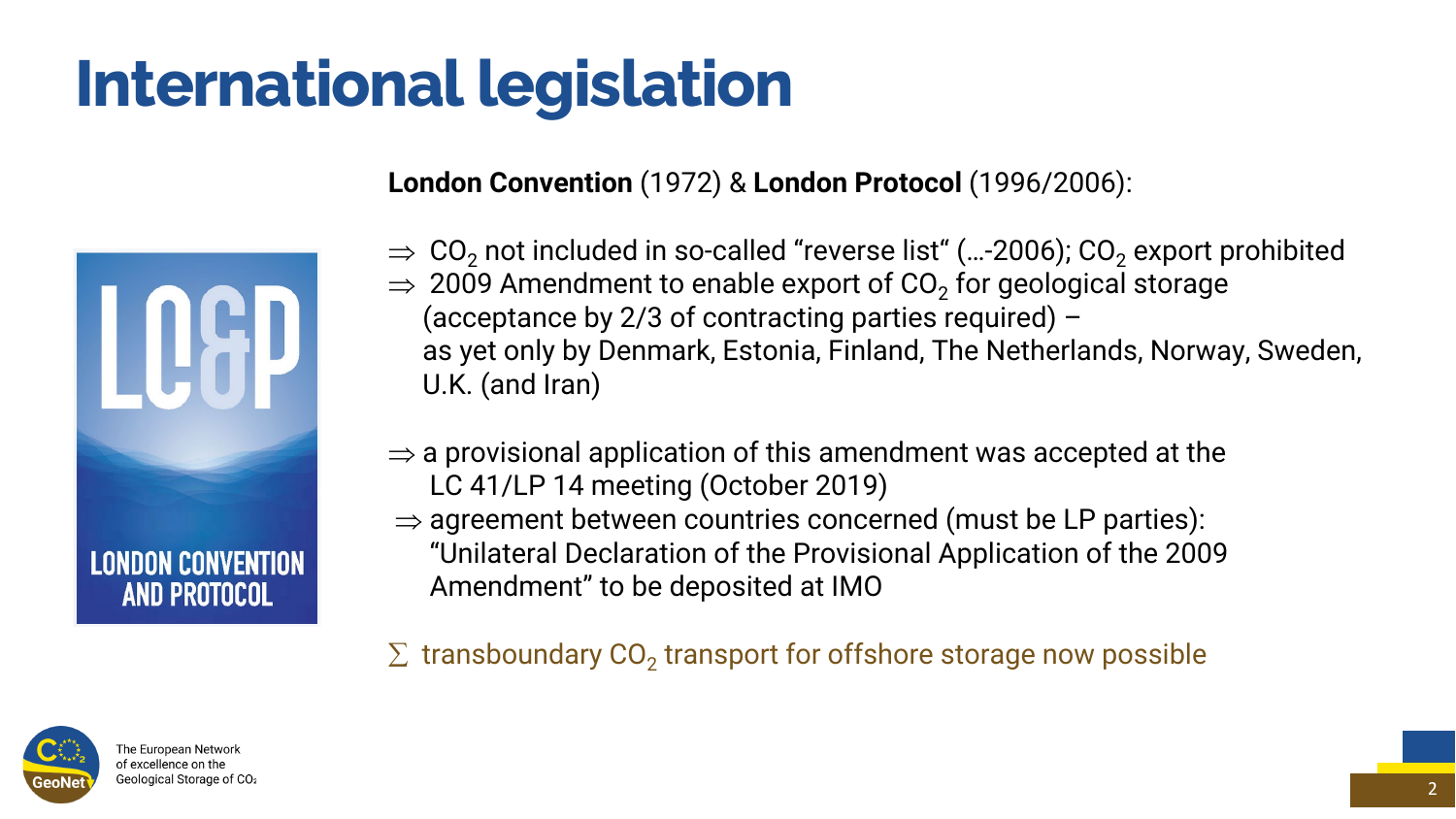### **Regional conventions**

- **OSPAR Convention** (1992):
	- = protect marine environment of the North -East Atlantic area ; 2007: amendments to the Annexes adopted
	- $\Rightarrow$  allow the storage of CO<sub>2</sub> in geological formations under the seabed,
	- $\Rightarrow$  storage of CO<sub>2</sub> streams in the water column or on the seabed prohibited
- **Helsinki Convention** (1974, 1992)/HELCOM: = protection of the marine environment in the Baltic Sea area; prohibits the disposal of waste under the Baltic Sea (as yet, anthropogenic CO<sub>2</sub> not explicitly excluded/exempted)  $\Rightarrow$  amendment required to allow geological storage of CO<sub>2</sub> under seabed









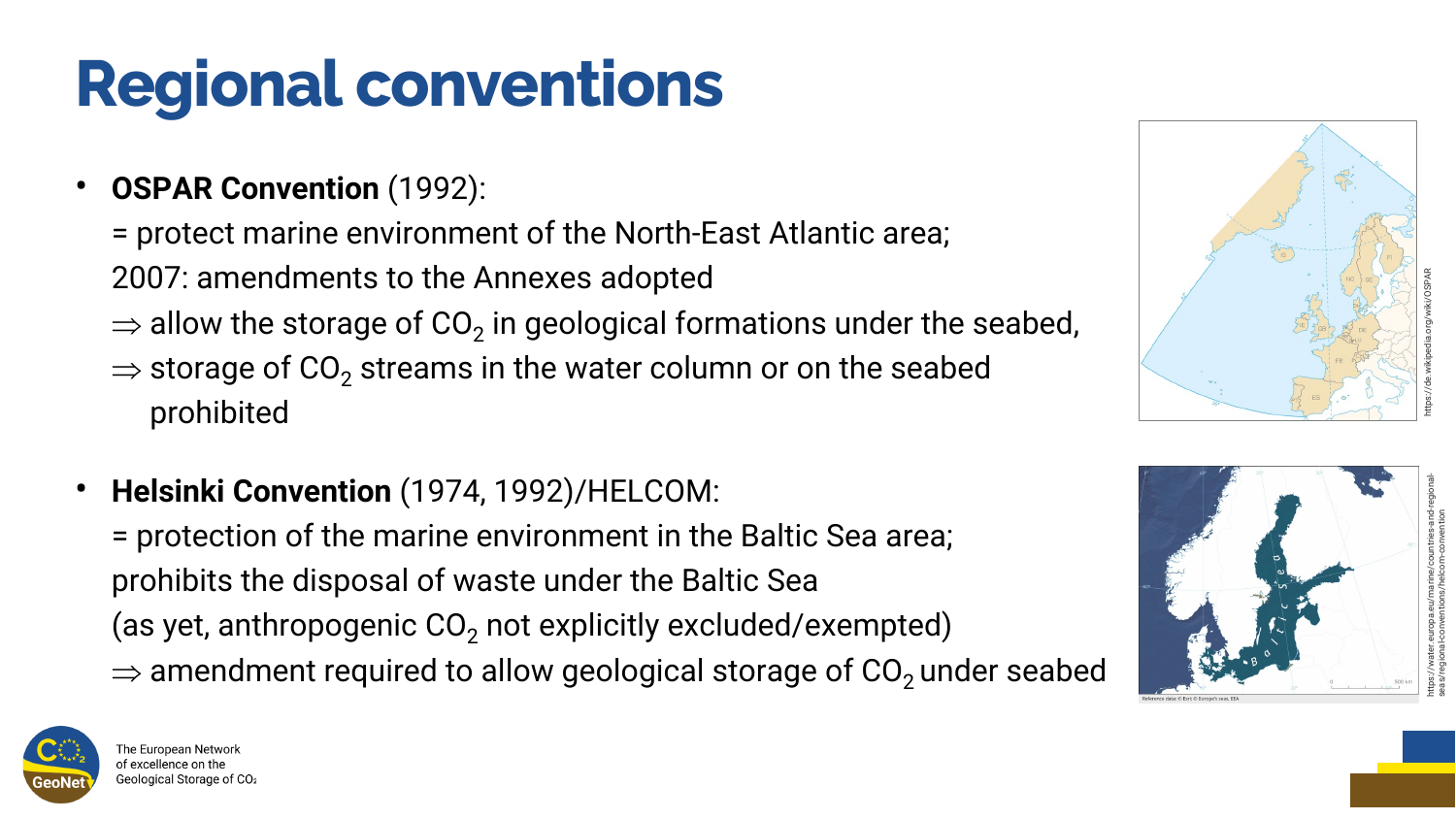## **Transposition of EU CCS Directive**

- All EU Member States transposed between 2010 and 2014 (including UK).
- Norway (EEA Member) transposed in 2014.
- Iceland (EEA Member): transposed with adaptations to  $CO<sub>2</sub>$  mineral storage in basalts.
- Turkey, Bosnia and Herzegovina as well as Switzerland and Ukraine: no dedicated national legislation in place for geological storage of  $CO<sub>2</sub>$ .



|                                                                                                                                                                                                                                    | Official Journal of the European Union<br>L140/114<br>EN                                                                                                                                                                                                                                                                                                                                                                                                                                                                               |     | 5.6.2009                                                                                                                                                                                                                                                                                                                                                                                             |  |  |  |  |  |
|------------------------------------------------------------------------------------------------------------------------------------------------------------------------------------------------------------------------------------|----------------------------------------------------------------------------------------------------------------------------------------------------------------------------------------------------------------------------------------------------------------------------------------------------------------------------------------------------------------------------------------------------------------------------------------------------------------------------------------------------------------------------------------|-----|------------------------------------------------------------------------------------------------------------------------------------------------------------------------------------------------------------------------------------------------------------------------------------------------------------------------------------------------------------------------------------------------------|--|--|--|--|--|
|                                                                                                                                                                                                                                    |                                                                                                                                                                                                                                                                                                                                                                                                                                                                                                                                        |     |                                                                                                                                                                                                                                                                                                                                                                                                      |  |  |  |  |  |
|                                                                                                                                                                                                                                    | DIRECTIVE 2009/31/EC OF THE EUROPEAN PARLIAMENT AND OF THE COUNCIL<br>of 23 April 2009                                                                                                                                                                                                                                                                                                                                                                                                                                                 |     |                                                                                                                                                                                                                                                                                                                                                                                                      |  |  |  |  |  |
|                                                                                                                                                                                                                                    |                                                                                                                                                                                                                                                                                                                                                                                                                                                                                                                                        |     |                                                                                                                                                                                                                                                                                                                                                                                                      |  |  |  |  |  |
| on the geological storage of carbon dioxide and amending Council Directive 85/337/EEC, European<br>Parliament and Council Directives 2000/60/EC, 2001/80/EC, 2004/35/EC, 2006/12/EC, 2008/1/EC and<br>Regulation (EC) No 1013/2006 |                                                                                                                                                                                                                                                                                                                                                                                                                                                                                                                                        |     |                                                                                                                                                                                                                                                                                                                                                                                                      |  |  |  |  |  |
|                                                                                                                                                                                                                                    | (Text with EEA relevance)                                                                                                                                                                                                                                                                                                                                                                                                                                                                                                              |     |                                                                                                                                                                                                                                                                                                                                                                                                      |  |  |  |  |  |
| THE EUROPEAN PARLIAMENT AND THE COUNCIL OF THE EURO-<br>PEAN UNION.<br>Having regard to the Treaty establishing the European Commu-<br>nity, and in particular Article 175(1) thereof,                                             |                                                                                                                                                                                                                                                                                                                                                                                                                                                                                                                                        |     | in the context of the envisaged global reduction of green-<br>house gas emissions of 50 % by 2050, a reduction in<br>greenhouse gas emissions of 30 % in the developed world<br>by 2020 is required, rising to 60 %-80 % by 2050, that this<br>reduction is technically feasible and the benefits far out-<br>weigh the costs, but that, to achieve it, all mitigation<br>options must be harnessed. |  |  |  |  |  |
|                                                                                                                                                                                                                                    | Having regard to the proposal from the Commission,                                                                                                                                                                                                                                                                                                                                                                                                                                                                                     |     |                                                                                                                                                                                                                                                                                                                                                                                                      |  |  |  |  |  |
|                                                                                                                                                                                                                                    |                                                                                                                                                                                                                                                                                                                                                                                                                                                                                                                                        |     |                                                                                                                                                                                                                                                                                                                                                                                                      |  |  |  |  |  |
| Having regard to the opinion of the European Economic and<br>Social Committee (1),<br>After consulting the Committee of the Regions,                                                                                               |                                                                                                                                                                                                                                                                                                                                                                                                                                                                                                                                        | (4) | Carbon dioxide capture and geological storage (CCS) is a<br>bridging technology that will contribute to mitigating cli-<br>mate change. It consists of the capture of carbon dioxide<br>(CO <sub>2</sub> ) from industrial installations, its transport to a stor-                                                                                                                                   |  |  |  |  |  |
|                                                                                                                                                                                                                                    |                                                                                                                                                                                                                                                                                                                                                                                                                                                                                                                                        |     | age site and its injection into a suitable underground geo-<br>logical formation for the purposes of permanent storage.<br>This technology should not serve as an incentive to                                                                                                                                                                                                                       |  |  |  |  |  |
| Acting in accordance with the procedure laid down in Article 251<br>of the Treaty (2),                                                                                                                                             |                                                                                                                                                                                                                                                                                                                                                                                                                                                                                                                                        |     | increase the share of fossil fuel power plants. Its develop-<br>ment should not lead to a reduction of efforts to support<br>energy saving policies, renewable energies and other safe<br>and sustainable low carbon technologies, both in research                                                                                                                                                  |  |  |  |  |  |
| Whereas:                                                                                                                                                                                                                           |                                                                                                                                                                                                                                                                                                                                                                                                                                                                                                                                        |     | and financial terms.                                                                                                                                                                                                                                                                                                                                                                                 |  |  |  |  |  |
| (1)                                                                                                                                                                                                                                | The ultimate objective of the United Nations Framework<br>Convention on Climate Change, which was approved by<br>Council Decision 94/69/EC of 15 December 1993 (3), is to<br>stabilise greenhouse gas concentrations in the atmosphere<br>at a level that would prevent dangerous anthropogenic<br>interference with the climate system.                                                                                                                                                                                               |     | (5) Preliminary estimates, carried out with a view to assessing<br>the impact of the Directive and referred to in the impact<br>assessment of the Commission, indicate that seven million<br>tonnes of CO, could be stored by 2020, and up to 160 mil-<br>lion tonnes by 2030, assuming a 20 % reduction in green-                                                                                   |  |  |  |  |  |
| (2)                                                                                                                                                                                                                                | The Sixth Community Environment Action Programme<br>established by Decision No 1600/2002/EC of the Euro-<br>pean Parliament and of the Council of 22 July 2002 (4)<br>identifies climate change as a priority for action. That pro-<br>gramme recognises that the Community is committed to<br>achieving an 8 % reduction in emissions of greenhouse<br>gases by 2008 to 2012 compared to 1990 levels, and that,<br>in the longer term, global emissions of greenhouse gases<br>will need to be reduced by approximately 70 % compared |     | house gas emissions by 2020 and provided that CCS<br>obtains private, national and Community support and<br>proves to be an environmentally safe technology. The CO <sub>2</sub><br>emissions avoided in 2030 could account for some 15 %<br>of the reductions required in the Union.                                                                                                                |  |  |  |  |  |
|                                                                                                                                                                                                                                    | to 1990 levels.                                                                                                                                                                                                                                                                                                                                                                                                                                                                                                                        | (6) | The Second European Climate Change Programme, which<br>was established by the Commission Communication of<br>9 February 2005 entitled 'Winning the Battle Against Glo-                                                                                                                                                                                                                               |  |  |  |  |  |
| (3)                                                                                                                                                                                                                                | The Commission Communication of 10 January 2007<br>entitled 'Limiting global climate change to two degrees Cel-<br>sius - The way ahead for 2020 and beyond' clarifies that                                                                                                                                                                                                                                                                                                                                                            |     | bal Climate Change' to prepare and examine future climate<br>policy in the Community, set up a Working Group on Car-<br>bon Capture and Geological Storage. The Working Group's<br>mandate was to explore CCS as a means of reducing cli-                                                                                                                                                            |  |  |  |  |  |
|                                                                                                                                                                                                                                    | (1) OJ C 27, 3.2.2009, p. 75.                                                                                                                                                                                                                                                                                                                                                                                                                                                                                                          |     | mate change. The Working Group published a detailed                                                                                                                                                                                                                                                                                                                                                  |  |  |  |  |  |
| (2) Opinion of the European Parliament of 17 December 2008 (not yet<br>published in the Official Journal) and Council Decision of 6 April<br>2009.                                                                                 |                                                                                                                                                                                                                                                                                                                                                                                                                                                                                                                                        |     | report on the topic of regulation, which was adopted in<br>June 2006. It stressed the need for the development of<br>both policy and regulatory frameworks for CCS and urged                                                                                                                                                                                                                         |  |  |  |  |  |
|                                                                                                                                                                                                                                    |                                                                                                                                                                                                                                                                                                                                                                                                                                                                                                                                        |     | the Commission to undertake further research into the                                                                                                                                                                                                                                                                                                                                                |  |  |  |  |  |



4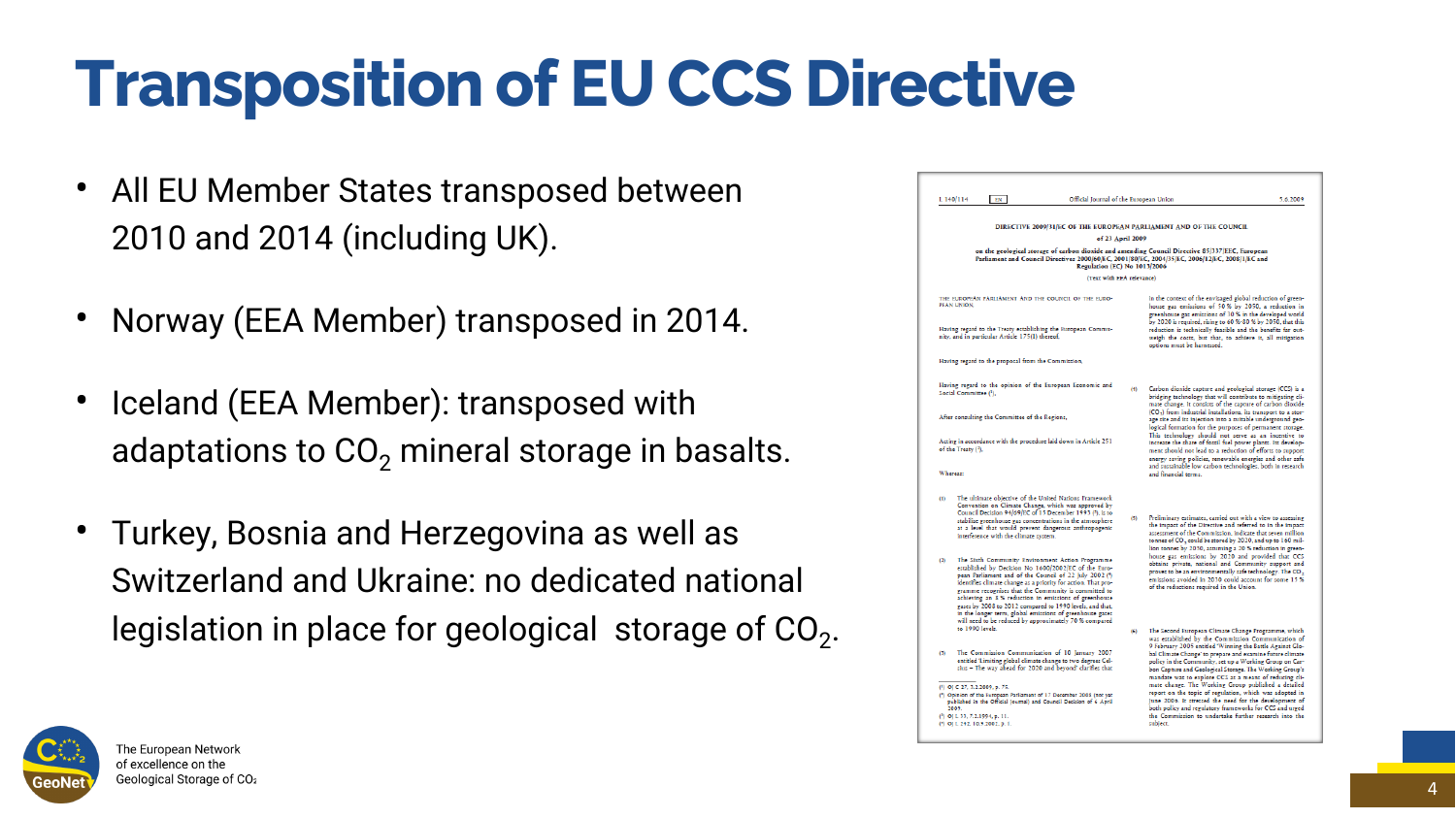### **Permissibility as of 2021 cf. 2012**





The European Network of excellence on the Geological Storage of CO<sub>2</sub> 5

### Permitted: 19, prohibited: 9, undefined: 4 countries

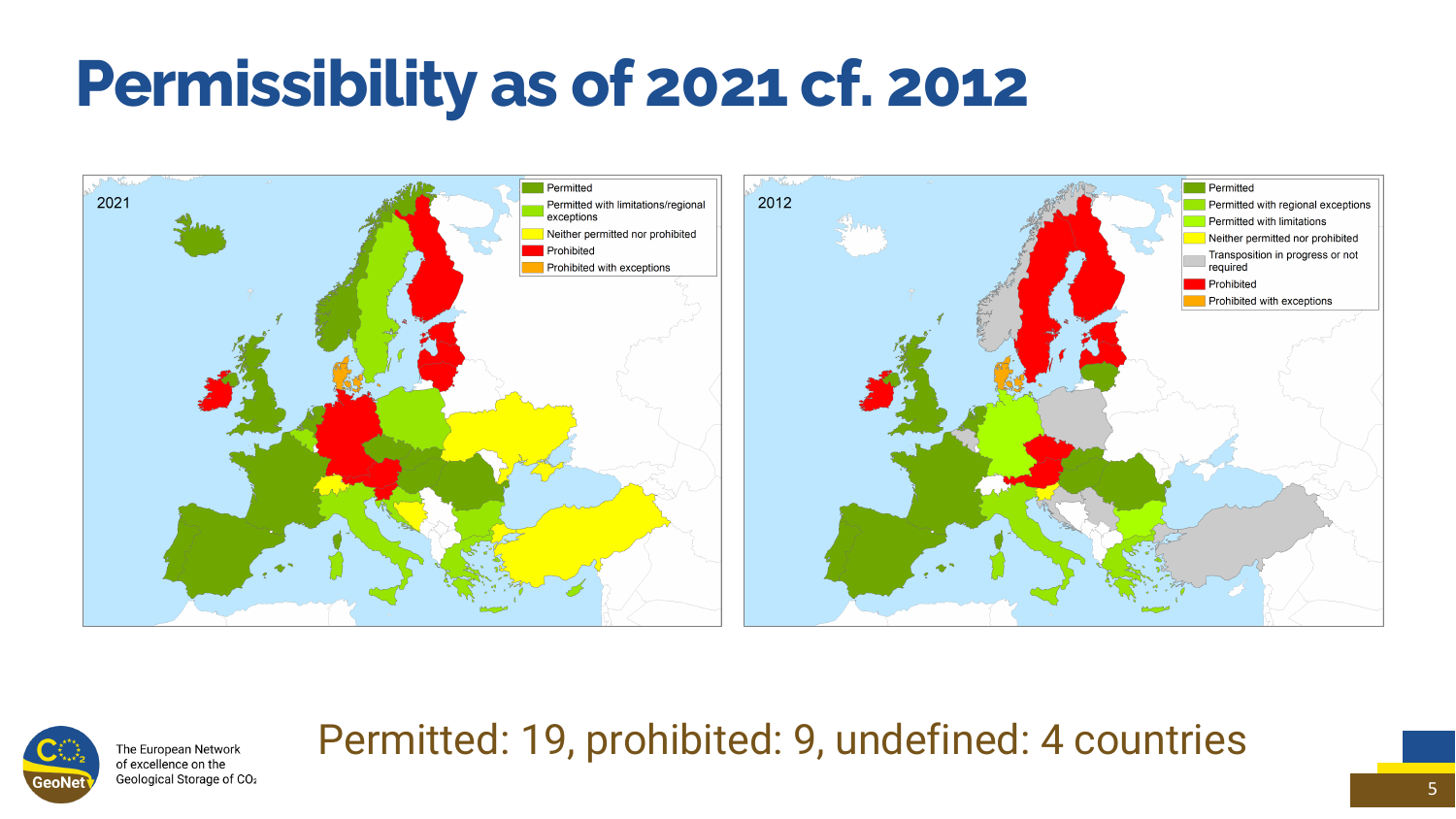### **Permissibility – recent developments**





 $+$ : larger-scale  $CO<sub>2</sub>$  storage now permitted offshore in Sweden according to new laws as of 2014 (with some amendments in the following years); was temporarily forbidden until 2013.



 $+$ : CO<sub>2</sub> storage is now permitted as time limit prohibiting CO<sub>2</sub> storage projects exceeding 100 kt  $CO<sub>2</sub>$  expired on 1<sup>st</sup> January 2020.



 $\cdot$ : CO<sub>2</sub> storage prohibited since 1<sup>st</sup> July 2020 by a new law.



 $-$ : CO<sub>2</sub> storage prohibited in November 2013 (also applying to CO<sub>2</sub>) injection for research purposes).



The European Network of excellence on the Geological Storage of CO2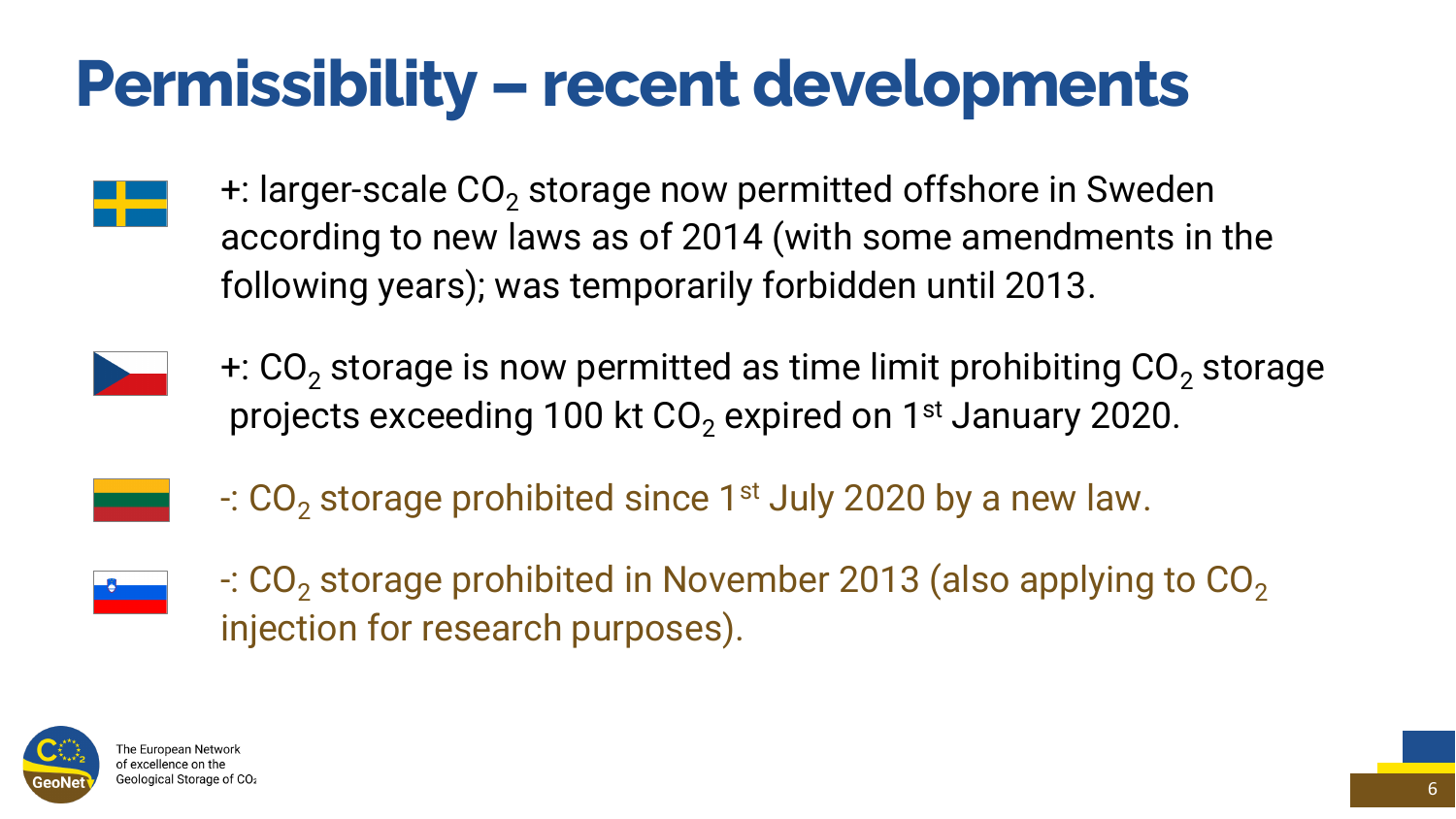### **Permissibility – more complex situations**

 $CO<sub>2</sub>$  storage is not possible at present (as deadline for filing  $CO<sub>2</sub>$  storage permit applications expired on 31<sup>st</sup> December 2016) & some German Federal states banned  $CO<sub>2</sub>$  storage in their territory.



National  $CO<sub>2</sub>$  Storage Act generally enables  $CO<sub>2</sub>$  storage; at same time, other regulations protecting priority areas for other subsurface uses significantly limit possible locations of  $CO<sub>2</sub>$  storage sites.



7

- Only CCS for demonstration purposes allowed; further limitations from the Implementing Acts to the Polish Geological and Mining Law allowing only
- $\Rightarrow$  CO<sub>2</sub> storage permissible only in Cambrian reservoir within Polish EEZ.





offshore storage with further limitations

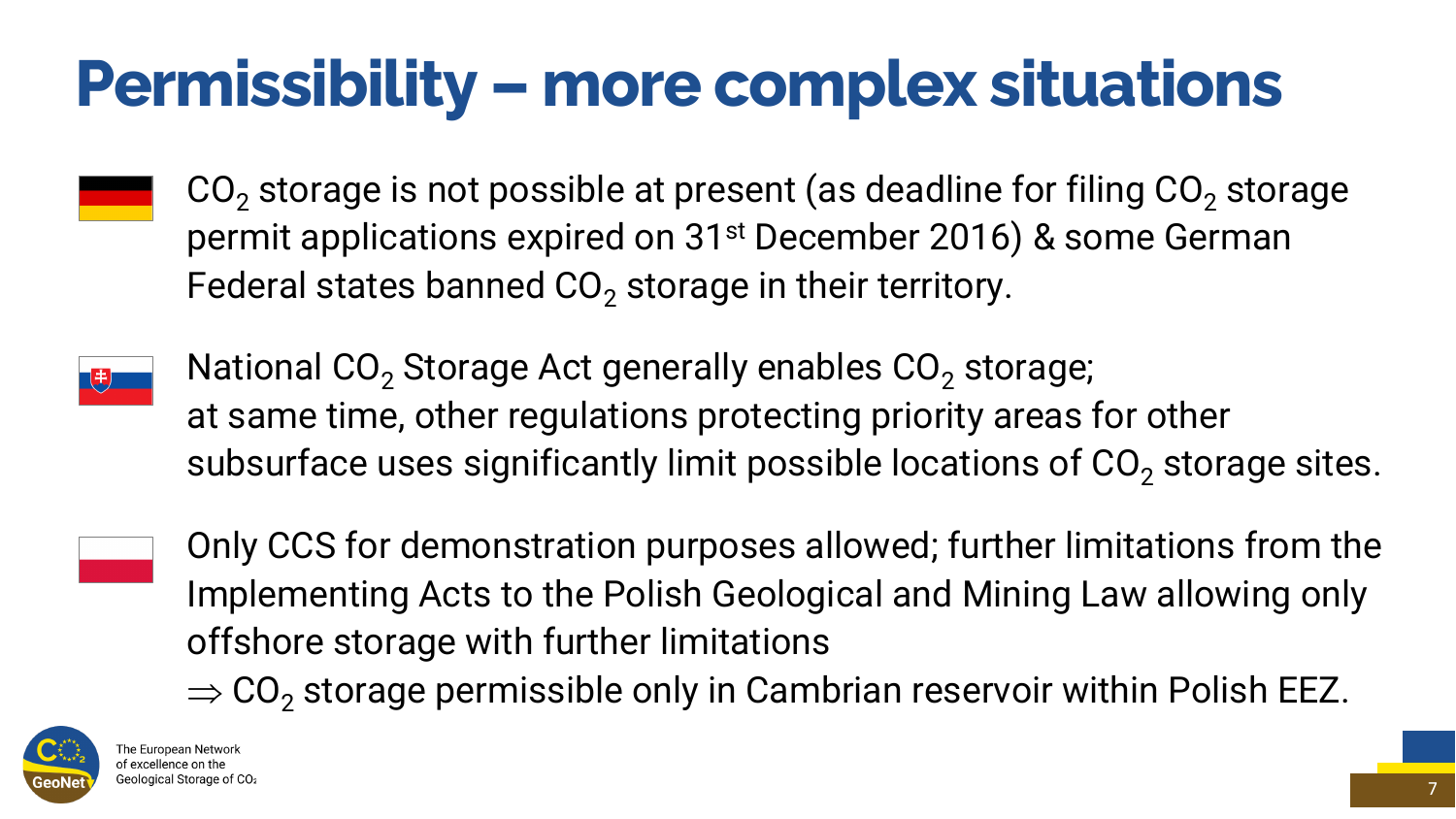## **Permissibility – anticipated changes**



plans to permit large-scale offshore and onshore storage during 2022; since 2011, DK has had a moratorium for  $CO<sub>2</sub>$  storage both onshore and offshore except in the case of  $CO<sub>2</sub>$ -EOR projects; moratorium also affected  $CO<sub>2</sub>$  injection for research purposes (< 100 kt); now will ban EOR and phase out hydrocarbon production.



National law is currently under review with plans to permit  $CO<sub>2</sub>$  storage; currently  $CO<sub>2</sub>$  storage is not permitted on Irish territory, its exclusive economic zone and its continental shelf.

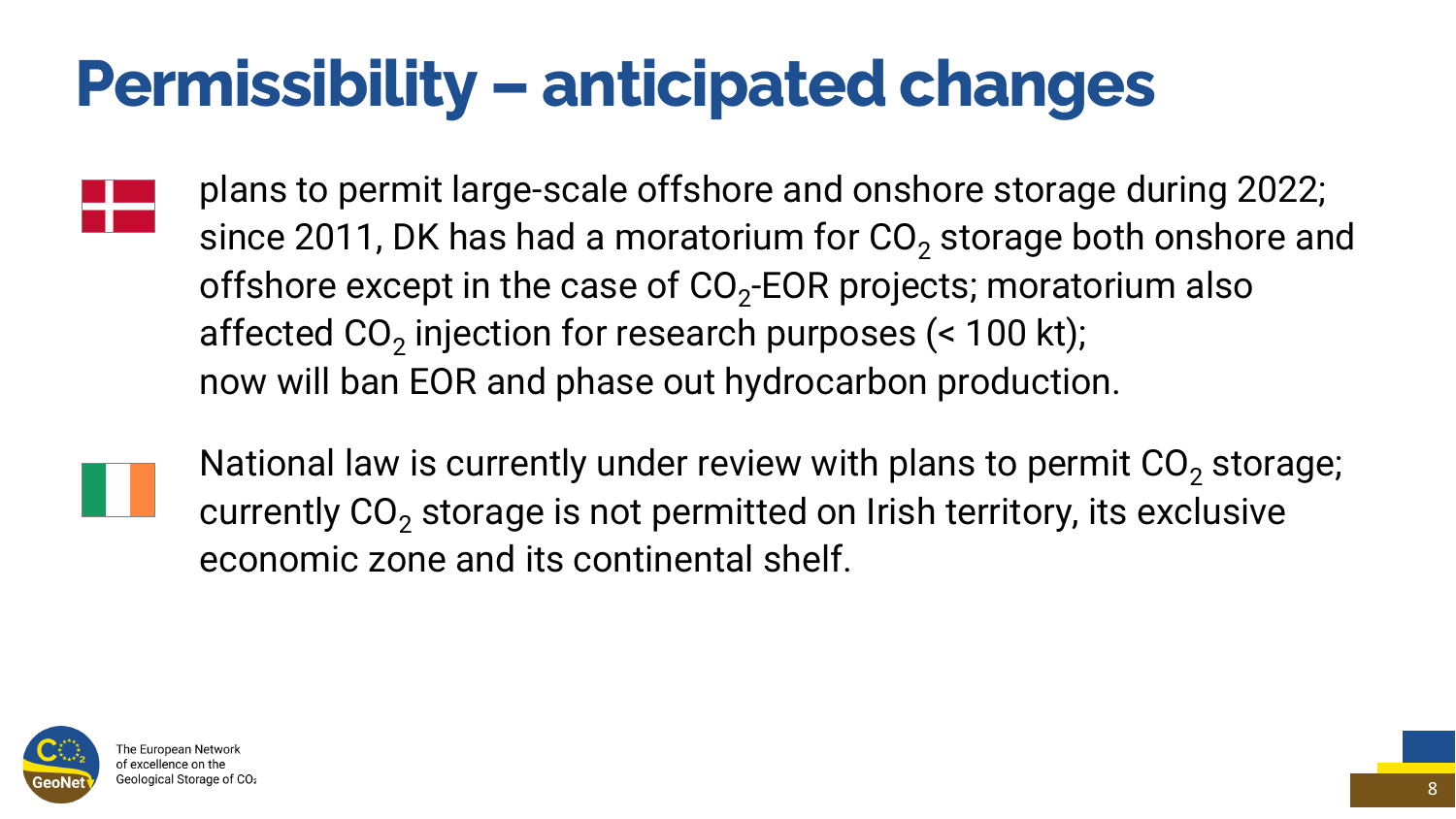• Ownership of subsurface i) lies with the state or the people collectively or ii) lies with the individual landowners (= own the land down to the earth's centre; however, certain raw materials and geological structures bearing them excluded from landowner's claim in many countries).

 $\rightarrow$  But for example, in Latvia, storage permits from many landowners would be required for onshore  $CO<sub>2</sub>$  storage.

•  $CO<sub>2</sub>$  storage licensed and regulated on a national/federal/state level (15 countries) or at regional level (4 countries).





## **Subsurface ownership and responsibility**

9 Source:: imago stock&people

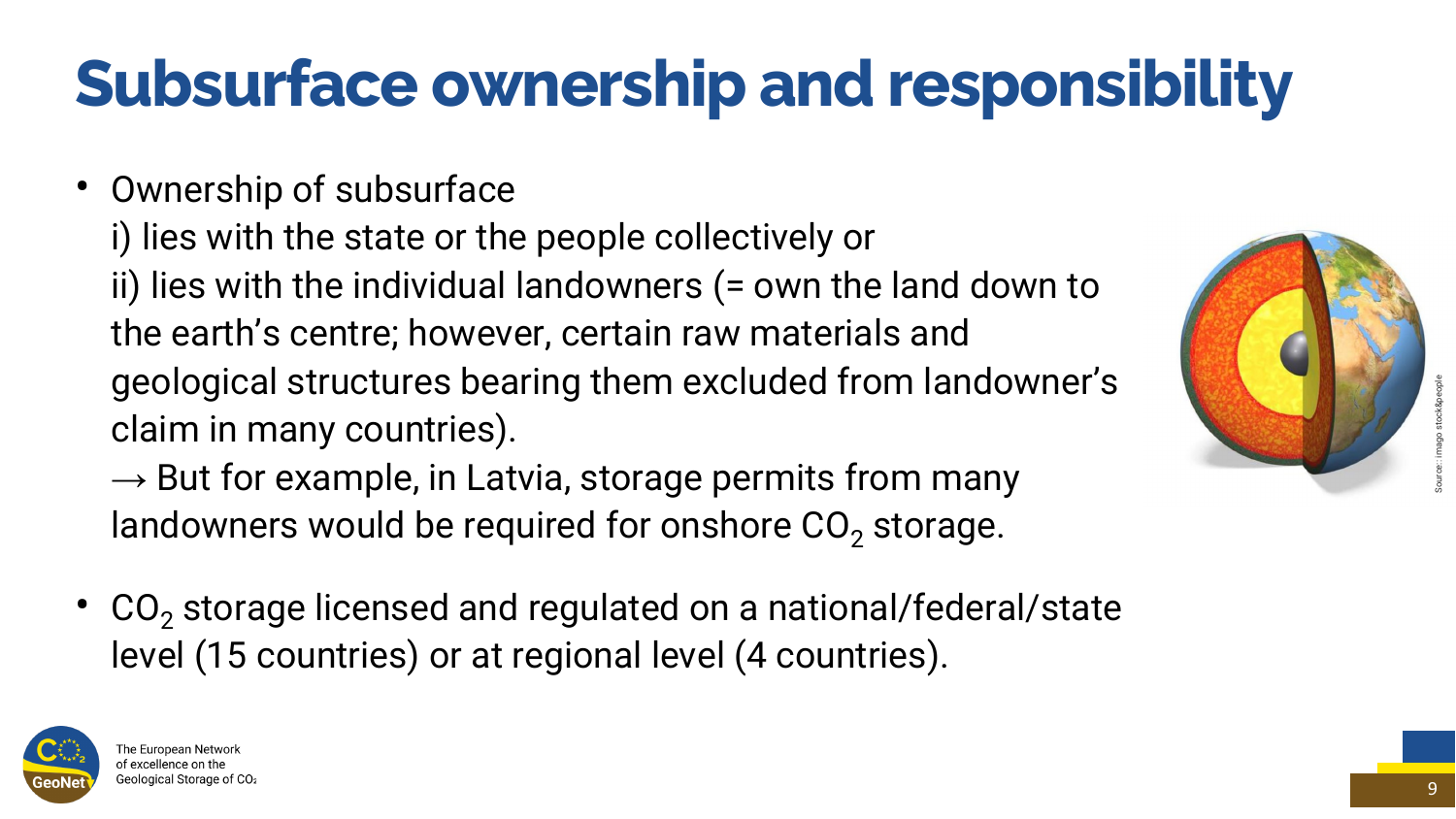- NO: operational industrial-scale  $CO<sub>2</sub>$  storage sites (Sleipner, Snøhvit – re-licensed in 2017 and 2018, resp.);
- NO, NL and UK: storage licences according to provisions of the EU CCS Directive awarded; DK: one declined storage licence pre-application from 2011;
- FR, DE, IS, ES: storage licences/permits for smaller-scale and pilot projects based on different national laws;

site exploration and for CO<sub>2</sub> storage operation



## **Licensing – practical experiences**





 $\Rightarrow$  very limited experience with licensing/permitting procedures for